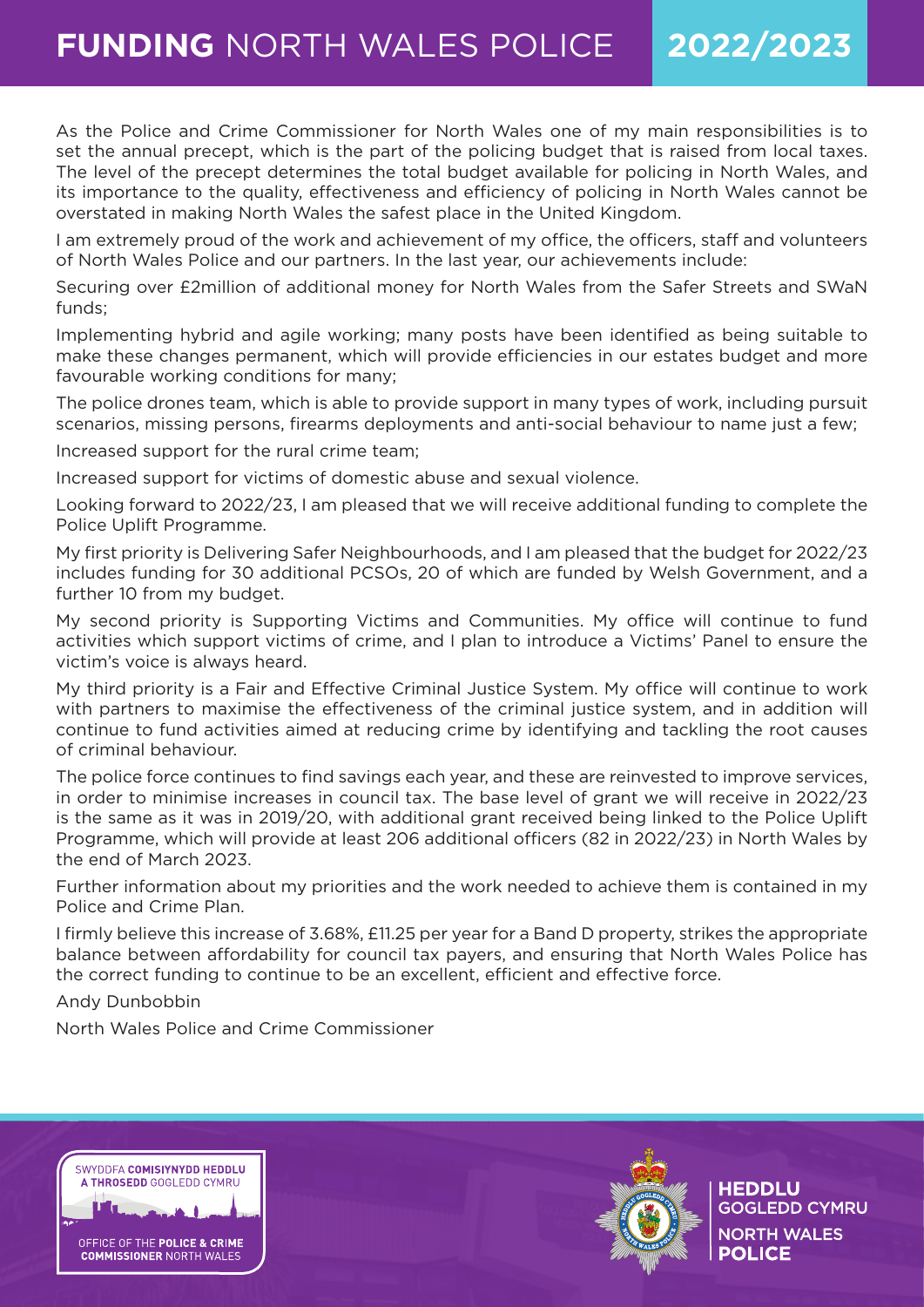### **How much of your council tax is spent on policing?**

There are nine council tax bands in North Wales, based on the capital value of the property in 2003.

Band D is used for National comparisons of tax levels. From a Band D Council Tax bill, only £316.80 is allocated to funding the Police service of North Wales, as agreed by the Police and Crime Commissioner for North Wales.

Therefore, depending on your property band, the amount from your Council tax bill which funds the Police Service of North Wales is as follows:

| Band A        | £211.20 |
|---------------|---------|
| <b>Band B</b> | £246.40 |
| Band C        | £281.60 |
| Band D        | £316.80 |
| Band F        | £387.20 |
| Band F        | £457.60 |
| Band G        | £528.00 |
| <b>Band H</b> | £633.60 |
| Band l        | £739.20 |
|               |         |

### **Comparison of the level of the Revenue Budget with the Welsh Government's guidance**

Using a formula developed for all Police Forces in England and Wales, the Welsh Government (WG) and the Home Office have issued a "spending norm" known as the Standard Spending Assessment (SSA) plus Police Grant of £137.252m for 2022-2023. This is the Government's assessment of the Commissioner's need to spend in order to provide the same level of service as other commissioners in Wales if they also spend at the level of their own SSA plus Police Grant.

The Commissioner is allowed to spend in excess of its SSA/ Police grant total, with the excess being funded from the Council Tax or Reserves. The Commissioner has set a Budget requirement of £182.268m.

### **Where does the money come from?**

48.50% - Government Grants 51.50% - Council Tax

### **What do you get for your money?**

8.99% is spent on dealing with the public 43.44% is spent on local policing 26.06% is spent on investigations 7.53% is spent on criminal justice 13.98% is spent on specialist operations

### **The Commissioner's estimated financial reserves at the end of the financial year**

2021-2022 £30.019 million 2022-2023 £24.021 million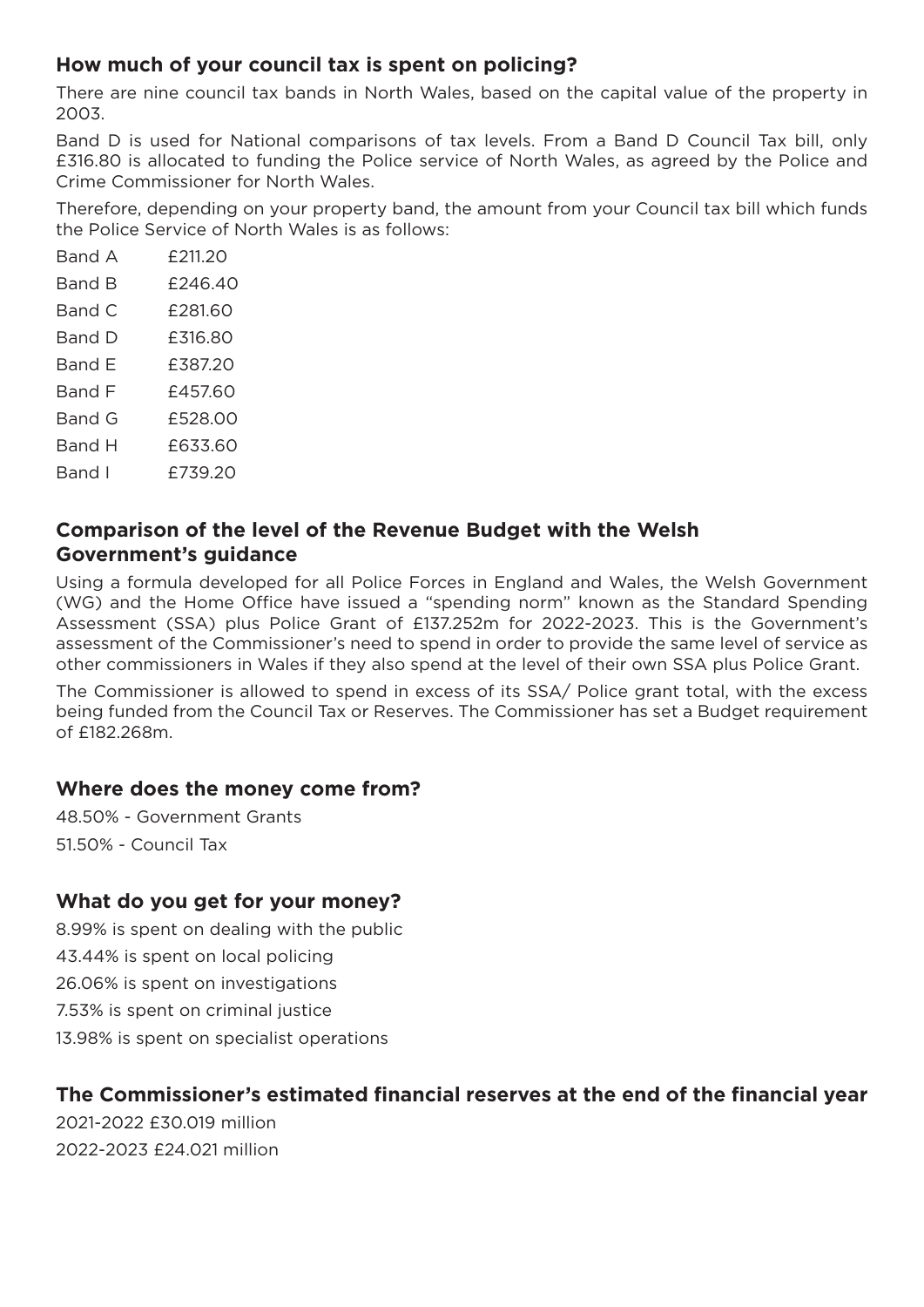## **Where does your money go? 2021-2022 Budget:**

Expenditure – Pay – Police Officers **1990.354 million** Expenditure – Pay – Police Staff **EXPENDIES** E48.319 million Expenditure – Pensions **EXPENDITURE 1281** million Expenditure - Other Employee Costs <br>
Expenditure - Other Employee Costs Expenditure – Other Running Costs<br>
Expenditure – Other Running Costs Expenditure – Contribution to Capital Expenditure £4.354 million

**Gross Revenue Expenditure £195.540 million** Less: Income **E22.175** million **Budget Requirement £173.365 million Financed by:** Specific Police Grant **E47.127 million** Floor Grant £14.027 million Revenue Support Grant **E10.288 million** Share of Non-Domestic Rates **E12.235 million Total grants £83.677 million** Council Tax £89.688 million **Total Finance £173.365 million**

# **2022-2023 Budget** Expenditure – Pay – Police Officers **196.355 million** Expenditure – Pay – Police Staff **Expenditure – Pay – Police Staff Expenditure** – Pay – Police Staff **Expenditure** Expenditure – Pensions and E3.427 million Expenditure - Other Employee Costs **EXPENSIFY EDGES** E6.875 million Expenditure – Other Running Costs **1988** E43.719 million Expenditure – Contribution to Capital Expenditure £4.507 million **Gross Revenue Expenditure £207.730 million** Less: Income **E25.462 million Budget Requirement £182.268 million Financed by:** Specific Police Grant **E49.690 million** Floor Grant **Example 202.204 million** Revenue Support Grant **E16.260 million** Share of Non-Domestic Rates **EQ.253 million Total grants £88.407 million** Council Tax £93.861 million **Total Finance £182.268 million**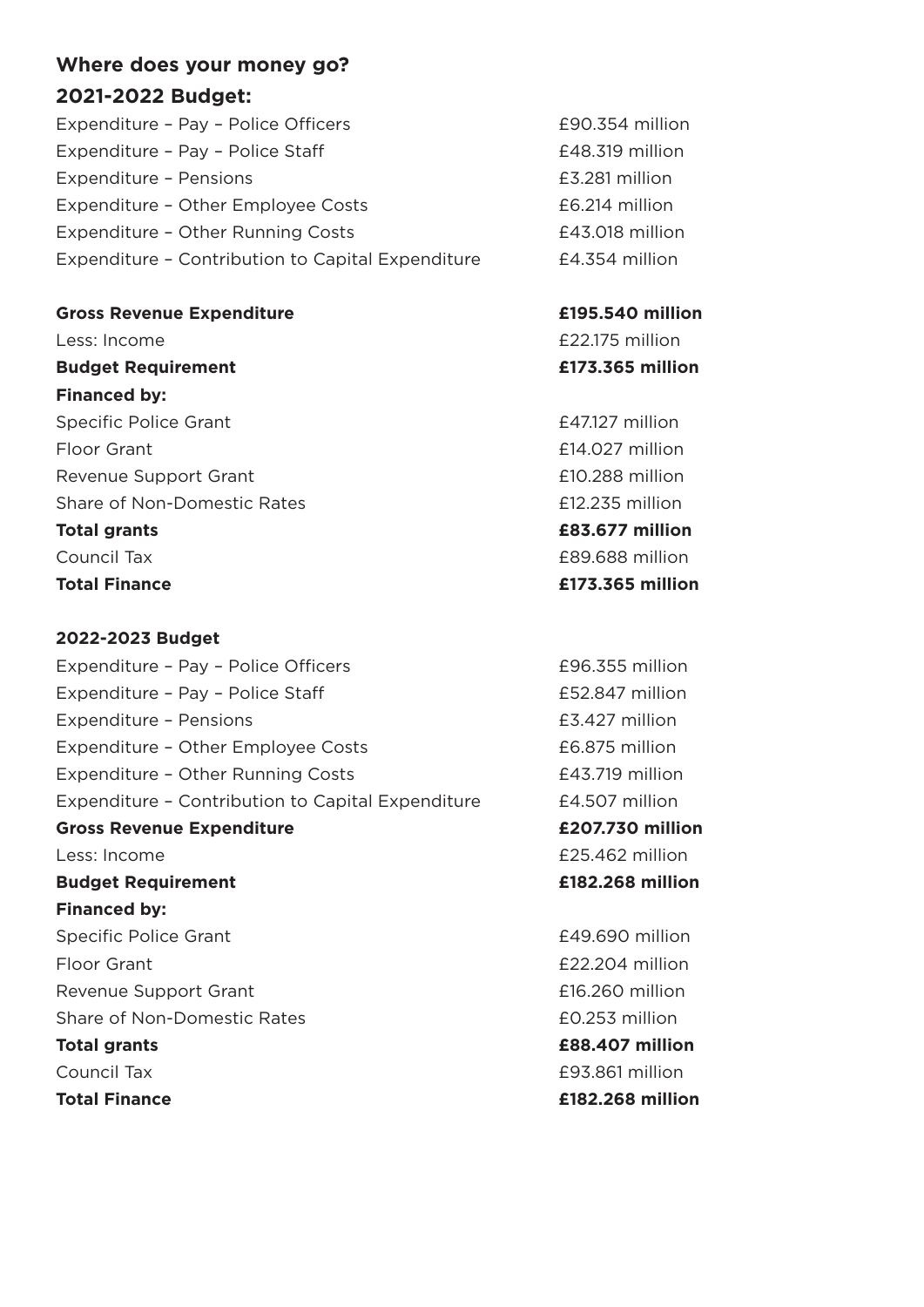#### **2022-2023 Budget**

Expenditure – Pay – Police Officers **EXPENDIES** E325.22 per Band D Expenditure - Pay - Police Staff **EXPENSISH EXPENSISH E178.37 per Band D** Expenditure – Pensions **EXPENDITURE 11.57 per Band D** Expenditure – Other Employee Costs **EXALL EXALC** PENSION E23.20 per Band D Expenditure - Other Running Costs **EXPENSION EXPENSION COSTS** Expenditure - Other Running Costs Expenditure - Contribution to Capital Expenditure F15.21 per Band D **Gross Revenue Expenditure £701.13 per Band D** Less: Income **E85.94** per Band D **Budget Requirement £615.19 per Band D Financed by:** Specific Police Grant **E167.61** per Band D Floor Grant **E74.94 per Band D** Revenue Support Grant **E54.08** per Band D Share of Non-Domestic Rates **EQ.85 per Band D Total grants £298.39 per Band D** Council Tax £316.80 per Band D Total Finance **E615.19** per Band D

**The Commissioner's Capital Budget 2022-2023**

# **Proposed Expenditure**  Vehicles and Equipment **E2.480** million Building Works **E4.872 million** Information Technology and Communication Equipment £4.858 million **Total Expenditure £12.210 million Method of Financing:**  Capital Grants £0.000 million Borrowing **E7.345 million** Capital Receipts £0.336 million Revenue Contribution and Balances **E4.529 million Total Financing £12.210 million**

#### **Where can you get more details?**

Please contact: Office of the Police & Crime Commissioner North Wales Glan y Don, Colwyn Bay LL29 8AW Tel: 01492 805486 Email: OPCC@northwales.police.uk